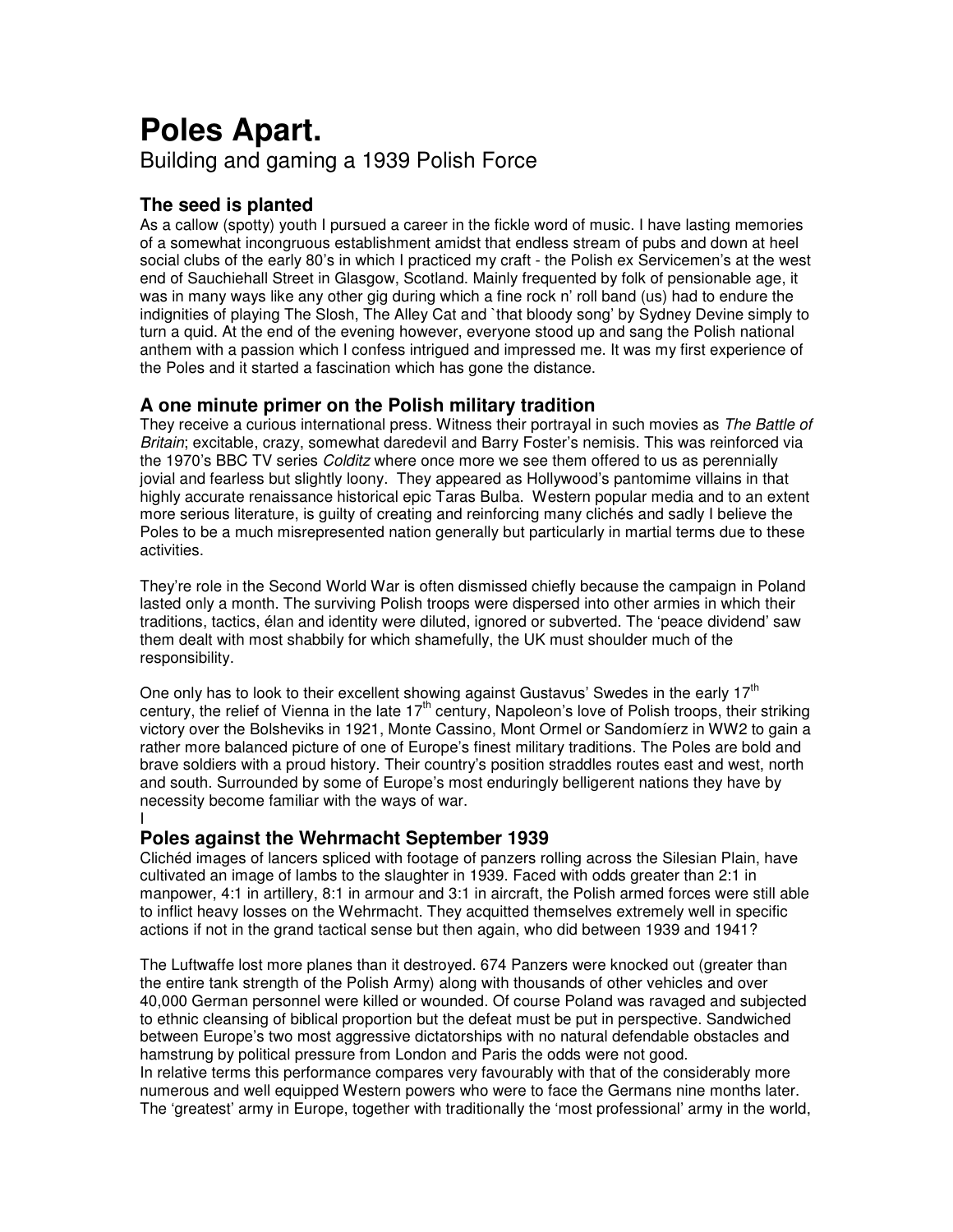numerically superior and with many defendable natural barriers, held out for about six weeks against the Wehrmacht. It must also be remembered that these two armies; French and British had the benefit of watching (from a distance) the birth of Blitzkrieg and all the lessons it brought yet still failed to stop the Grey Killing Machine. No one in 1939 could have imagined what combined ground and air ops could achieve yet the Poles punched well above their weight teaching the Germans many hard lessons before the end. For me, they are a highly worthy subject for a wargaming force.

# **The shape of the army in 1939**

The Polish Army of 1939 is an interesting subject for wargaming. It has more than an echo of days gone by but at the same time, clear signs of its all too late awakening. The army relied predominantly on infantry who by the standards of the time were compatible in equipment terms and training with a large number of their contemporaries. The main weakness lay in battalion support weapons and artillery. Cavalry as the senior arm were well represented and kitted rather like light infantry that being the role they were trained to perform. The artillery was under equipped and perhaps the weakest link in the battlefield structure not simply due to the guns available but also to the fire control methodology. Contrary to some views, Poland did have an armoured presence but it was dwarfed in quantity by its neighbours Germany and Russia. Excluding the TK3 tankettes, the quality of their armour was reasonable to good in relative terms. There performance in action substantiates this.

It is an army neglected by wargamers for a variety of reasons; Firstly the 1939 campaign is I suspect, seen as too short and too one sided. The Poles had little in the way of exciting or exotic vehicles and until relatively recently, a lack of available information on certain aspects of organisation, equipment and performance have not assisted popularity. The net result of this is limited choice for the wargamer although there are some nice figures in 20mm from SHQ which have been around for a while. I was delighted when GHQ brought out 1/285<sup>th</sup> Poles. I gamed with them against the Germans and they did rather well. Encouraged, I sought out their big brothers in 28mm but alas could find only a token few (now discontinued) by Alpha Miniatures of New Zealand. Undeterred I thought, I'll convert!

As my 'Polish project' had very finite scope I felt that the considerable conversion work could be justified. I intended to produce a force of roughly regimental size although it would effectively be a mix of all arms. I wanted infantry, cavalry (naturally), some field artillery, anti tank guns and a token armour representation. Whatever I ended up with I knew it would be a less than perfect compromise but certainly worth a go.

# **28mm: Converting available commercial figure ranges into Poles**

### **The Cavalry**

Having done fairly detailed sampling of available 28mm products I came up with several options. For the mounted cavalry I choose to use Copplestone's Back of Beyond Bolsheviks as my raw material. The single biggest problem is one I actually chose to ignore, that of the greatcoats. The Poles used a single breasted ankle length greatcoat whilst the Bolshevik figures have a double breasted. As long as this doesn't give you sleepless nights or cause spot checks by your local chapter of the Wargames Fashion Police then we're alright. The equipment is passable at a pinch so the main work for me was from the neck up. Unsuitable heads were chopped and replaced by Crusader Miniatures Early War French. The Adrian helmet was still in use by the Polish cavalry and some reserve infantry units at that time. For a little variety I spared the Bolsheviks with caps from the scalpel and decided to convert these to the square topped `rogatywka' field cap. This was relatively easily achieved by filing the top flat, cutting a suitable shape from 20 thou plasticard which was glued to the top in the diamond position ( `point' with the direction the figure's head is facing). The join line was concealed with milliput. I drilled out some sword hands and replaced these with lances. Open handed figures also took lances. Yup, I know, lances were not taken into action by the lancer regiments but I wanted them. Call it a nod to the cliché. These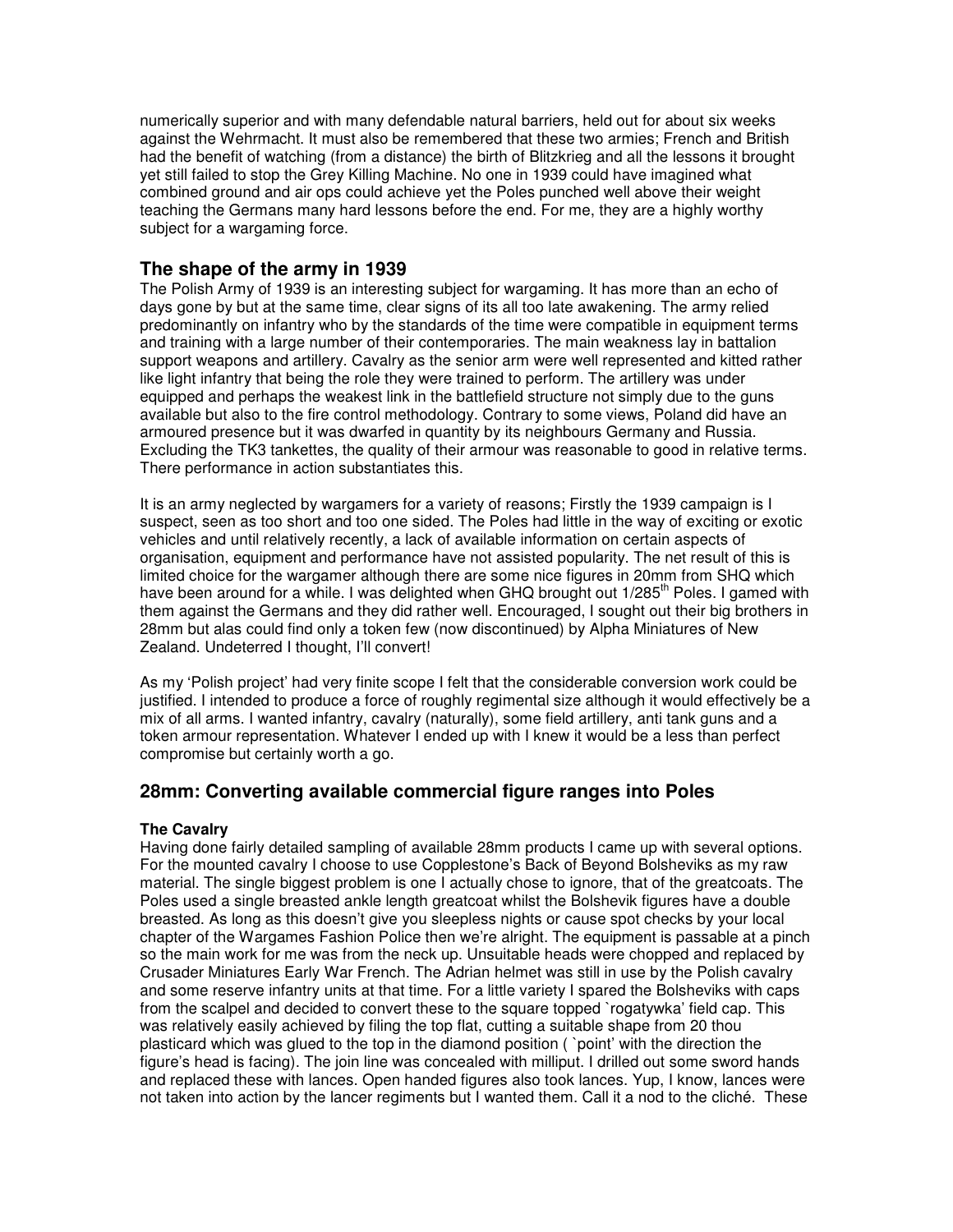figures are big relative to other 28mm ranges with the horses being particularly impressive. When put beside the Foundry German cavalry of the same period the latter look like midgets riding on donkeys. That's probably worth a +1 on Polish morale in the next game for sure.

For the dismounted cavalry I turned to the Foundry WW2 German infantry. The heads have to go and are again replaced with the Adrian French helmets, bare heads or even field caps like those worn by both British and German infantry. Another alternative is to use some of the Bolshevik heads and build up some more rogatywka. These jackbooted infantry substitute well for the booted Polish troopers. Polish infantry and cavalry equipment was modelled on the German pattern but in brown leather so a nice paint job can see the dismounted troopers using German equipment including the metal gasmask canister which was also widely employed. Cavalry were supported by Tczanka which often looked like wagons, carriages, or open topped horse drawn vehicles crudely converted to carry heavy calibre machine guns.

I wanted to make at least one Tczanka to support my mounted cavalry. Tczanka is originally a concept from the Bolshevik Revolution through which mobile fire support (usually machine guns) is provided for cavalry. The guns were often mounted on carriages or wagons drawn by horse teams (sometimes a four horse team in parallel as seen on large chariots). As the basis I used the Dixon's Wild West covered wagon and scratch built a firing deck on the back together with a raised seat for the driver. This was relatively straightforward. For the machine gun I used a British Tripod mounted Vickers as it has an appearance similar to many continentally manufactured weapons. You could legitimately use an American BAR (RKM wz 28 was the local version built under license in Poland and used to support the infantry), a French Hotchkiss, a captured Bolshevik Maxim or even pre MG34/42 German heavy automatic weapons. The crew were converted German heavy weapons crew from Foundry with Adrian helmets and the driver was a Black Tree Design German motorcycle rider with a new head and repositioned arms. My final touch was an identification pennon showing the company and platoon number. This is highly suspect but was the closest I could get to satisfying my flag fetish. To top the job off I made traces and reins for the horses from thinly cut lengths of thick paper appropriately painted.

#### **The Infantry**

The infantry were always going to be a bit problematic. The main challenges lie in the headgear and the lower legs. As previously mentioned the infantry's equipment was in the German style and thus presented little problem. The bodies were those of Crusader Miniatures and Foundry Germans. The cut of the jacket was also very similar and the fall down collar allows you to paint the distinctive zigzag pattern patches of the Polish forces. The army introduced a new pattern helmet in the late thirties whose shape resembled both the post 1941 Russian and American helmets although these were not exact duplicates. I chose to use Russian heads from Black Tree Design figures as the basis for my conversions and simply did the swap. The footwear was a bit of a fudge. The Poles wore long puttees in the French style until shortly before the war when some units swapped to ankle puttees. Of course the Germans wore long boots. I scored a line above the ankle and painted in an impression of gaiters whilst filing away the top of the jackboot and blending this area back into the trousers. This of course is not perfect but I did not want to start in with the milliput reconstructing 100 lower legs! Another alternative is to use French early war figures and swap over Russian heads. The back pack arrangement and webbing may then look a little too French for some.

The infantry could also be given field caps if you wish. On the front of some of the helmets I painted an impression of the Polish Eagle.

Uniform colours for WW2 units in any army are another area of huge debate. I am of course referring to the wide variety of interpretations within the same army not different armies. What I find particularly frustrating is the spectrum of shades offered in illustrations and photographs. Much of this is probably a result of inconsistent printing and colour setting, artistic interpretation and even that overly vivid colour characteristic of WW2 vintage photographs. Combine this with a multitude of garment manufacturers mass producing clothing under war conditions and the reason for actual variation becomes even clearer.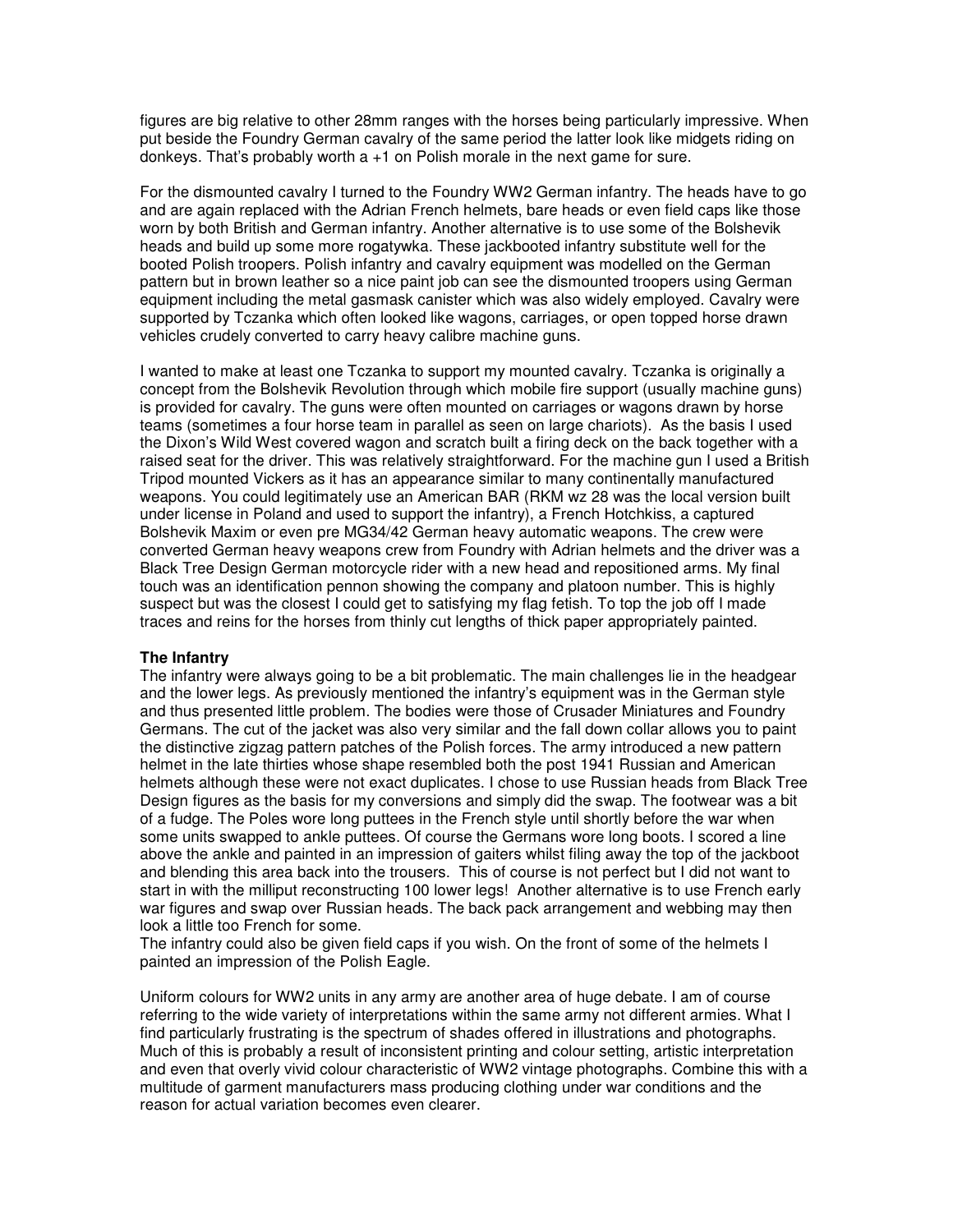Hobby paint manufacturers add to the confusion and when those manufacturer's are foreign (such as my preferred choice; Vallejo) their translation can be misleading. For example, the use of the word `uniform' on their pots does not refer to clothing uniforms but rather to the English use of the word in the context of `standard' or `universal'. This was an extremely convoluted way of saying I had trouble deciding exactly what colour to paint my Poles. First tries were distinctly brown in hue. When I did a different unit of infantry the look moved to a most definite green. Developing my preferences I have finally decided on a base coat of Vallejo English Uniform mixed with black, highlighted up in English uniform straight from the pot and finally highlighted in Vallejo Japanese Uniform which is in fact a very appealing light Olive colour. This combination of colours I have applied to my cavalry both mounted and dismounted.

From my research I have found references to some reserve infantry units still being dressed in the French fashion with Adrian helmets and also for some reserve units wearing the German 1916 pattern steel helmet. Renegade Miniatures WWI German stormtrooper heads could be used on your infantry in that case. This legitimized (in my mind) the use of Crusader early war French figures (unaltered) painted as a reserve battalion to support my cavalry.

I started writing this article in late 2004 and being a little tardy getting it to press events to a certain extent have overtaken me. BAM have now begun the release of an excellent range of 1939 vintage Poles. I have some of the infantry and am particularly impressed by them. In design terms they are very reminiscent of the Perry's Early WW2 Germans which Foundry released some years ago. I didn't buy the cavalry because they would not fit with my Copplestone conversions which would appear to be suffering from gigantism if directly compared. This is however good news and will make the Poles far more attractive to those who have no inclination for the conversion torture. I still think it worthwhile retaining the conversion ideas in this article as they offer alternatives and of course the equipment suggestions remain totally relevant. When painting my BAM infantry I opted for yet another colour combination in my Grail type quest for the perfect look. This time the uniform was given an Olive drab base coat, English Uniform mid tone shade and highlighted with a mix of white and Knaki (yes that is Knaki not Khaki) grey from Vallejo. I suspect it is in fact a typo on their label but curiously they also do another shade called Khaki Grey!.. take it up with them.

#### **The artillery and anti tank guns**

A good source of Polish guns is the Battle Honours 28mm WW2 range. The French 75mm field gun was used by the Poles. The Bofors 37mm AT gun (much feared by the panzers) was also used by the Finns. Both of these pieces are available through Battle Honours. For crew I suggest the conversion options already highlighted under the cavalry and infantry sections above although the soft hatted Finnish crewman(summer uniform) can be used as Polish artillerymen for the 75's whilst the French crew from the 75's can be used as cavalry AT troop gunners for the AT guns! (swap-fest!). Transport can be literally any available truck manufacturer. Russian Gaz or Zis, German Opels or even French vehicles could be used. Another source could be the Sloppy Jalopy range. For a force of the size that I planned to construct the need for large numbers of vehicles did not really arise.

#### **The armour**

Initially my token Polish armour was also a bit of a cop out although historically accurate. The main bulk of their meagre battle tank strength was built around the 7TP-J (a derivative of the Vickers light tank). I had no wish to scratch build AFVs, that's way out of my league. The Poles did however order a limited number of foreign tanks including some French R-35s. These are available from Solido/Verem albeit in French colours. A quick paint job later they passed for the Polish versions. My only reason for including them was because I wanted to repaint the existing Solido tanks that I had and the Polish three tone colour schemes are quite striking. Since the release of the BAM range I have added six TK tankettes which in 28mm scale are about the same size as a 15mm Tiger tank!! The BAM Team have informed me that it is their intention to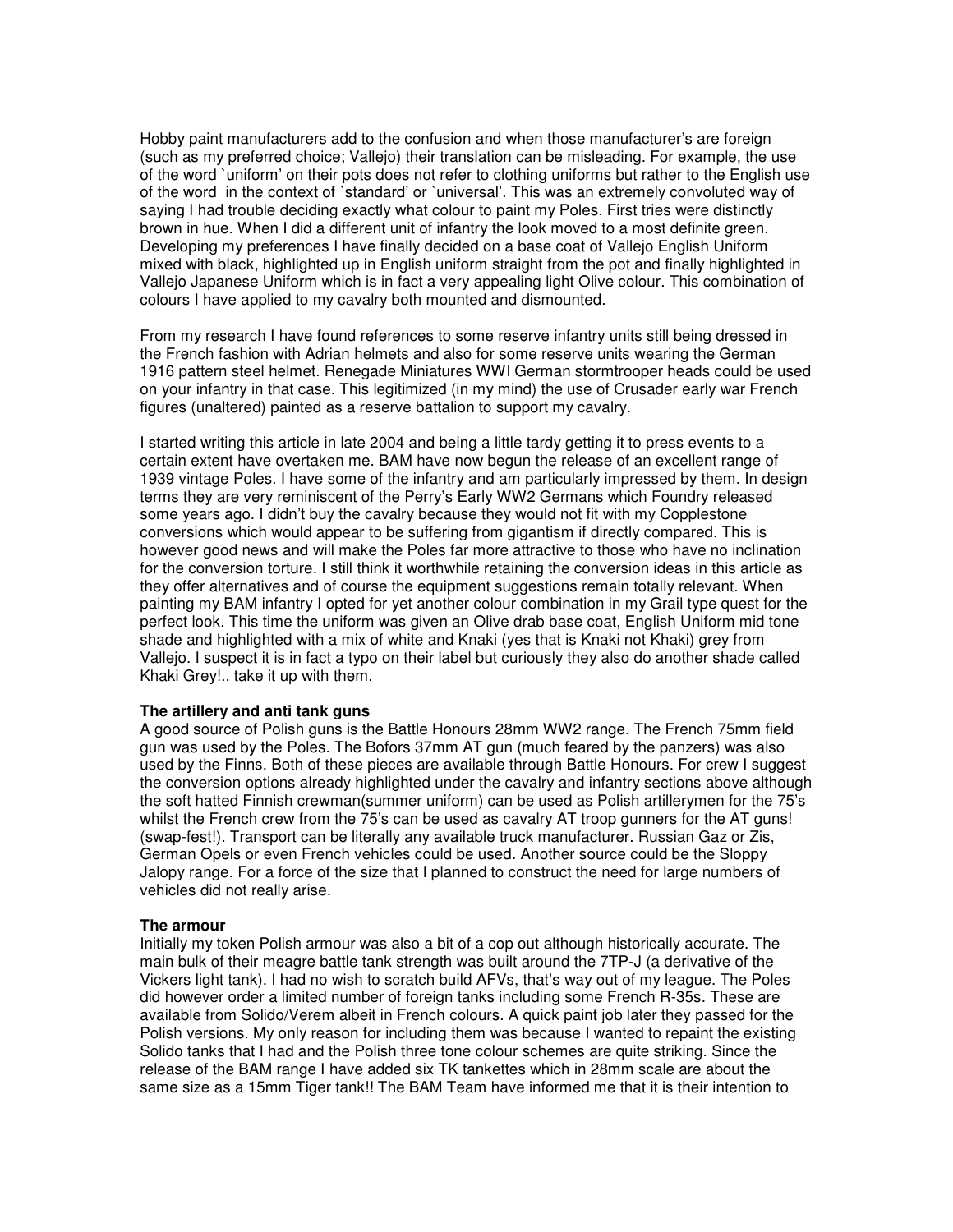release a 7TP or Vickers, an armoured car and various other figures such as dismounted cavalry and weapons crews. That will be very exciting if the calibre of present offerings is maintained.

#### **Yet another scale**

My continuing love affair with the Poles has embarked on a new chapter when on attending Historicon 2005 I discovered True North's 15mm range. This is very impressive with no need for conversions of any sort. 15mm was a WW2 scale I would have totally ignored if it hadn't been for the emergence of Battlefront's Flames of War products. I now possess masses of the stuff and the True North miniatures fill an early war gap that is right in my period of interest. The result has been the creation of a 15mm force on the FoW model for which I intend to do an army list very shortly. I thoroughly recommend these to anyone interested in early war forces. They also do Belgians, Dutch, Rumanians and Hungarians all well worthy of a look.

#### **Gaming with the Poles.**

My experiences are as yet a trifle limited but my Poles have put up a splendid showing, encouraging enough in fact for me to consider expanding considerably.

As far as scenarios are concerned there are myriad opportunities to get them into action against the Germans where they will stand far more than a sportsman's chance of victory. Defensive positions anchored on light artillery and anti tank guns supported by infantry and backed by off table heavy howitzers will be very hard to take. A Mobile force of cavalry (used as mounted infantry) supported by light field guns, anti tank guns and tankettes will cause the Panzer MkIs and IIs a helluva headache as they did at Bzura River. Urban scenarios with light field guns and AT guns positioned in defence at street corners will also give the Germans something to think about as happened during the first abortive attempt to take Warsaw on September 7<sup>th</sup> 1939 by 4th Panzer Division. With realistically set objectives I think they can match a German force pretty well until their guns are silenced. You could of course opt for a bit of Historo-fantasy and mount a full blown cavalry charge against a German column or infantry unit. I came across a fascinating article when surfing for data on the Poles written by a recently deceased Emeritus Professor of History who claimed to have partaken in the last brigade size cavalry charge in history. Allegedly it involved three full regiments and took place on September 9<sup>th</sup>. A reference can be found in the Warchest – Archive section of my website www.leagueofaugsburg.com.

# **A great little story..**

At Partizan in 2004 I ran a game representing the Sandomíerz bridgehead fighting on the Eastern Front in the late summer of 1944. The Polish 1<sup>st</sup> Armoured Brigade of the 1<sup>st</sup> Polish Army was heavily engaged against elite Panzer (19<sup>th</sup> Panzer Division and Hermann Göring Panzer Division) forces on the banks of the Vistula River. A member of the public got really excited when he saw the game and told us his uncle was a T34 crewman in the 1<sup>st</sup> Armoured during that battle. He even went back out to his car to bring in the uncle's wartime rogatywka which for some reason he had with him. He told us a wonderful story about these tank crews lashing huge white painted Polish eagles to the glacis plates of their T34s as they rode into battle. When told by their Soviet overlords that this was not permitted and would make them easy targets they insisted that they be allowed to do it as they wanted the Germans to know exactly who they were fighting. Maybe the producers of Colditz got it right after all.

# **References**

*The Polish Army 1939-45*, Zaloga: Osprey MAA 117 *Poland 1939*, Zaloga: Osprey Campaign 107 *Bagration 1944*, Zaloga: Osprey Campaign 42 *The Blitzkrieg Campaigns*, Delaney Caxton Editions *The Armed Forces of World War II*, Mollo, Silverdale *Blitzkrieg*, Arms & Armour Press (out of print)